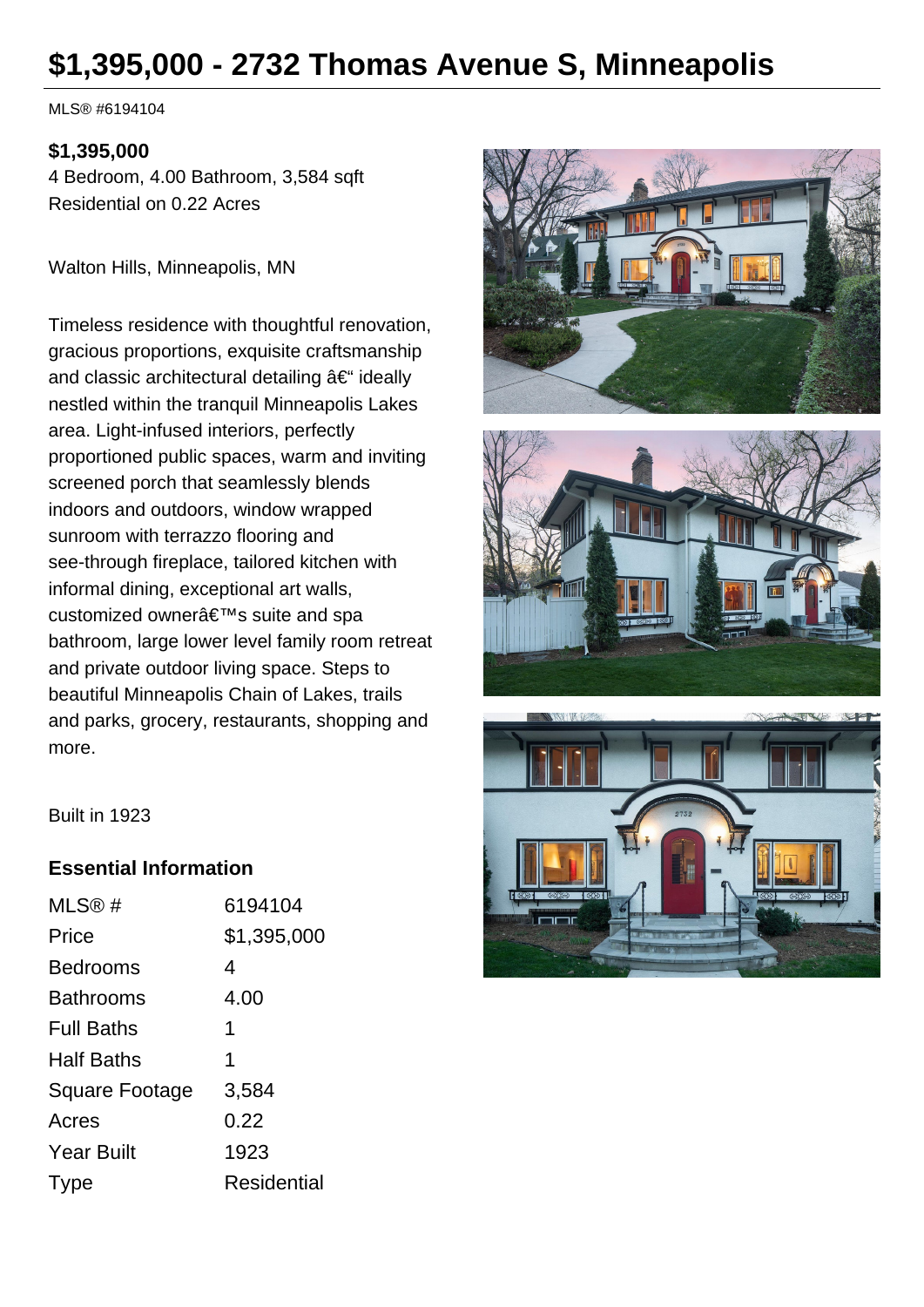| Sub-Type      | <b>Single Family Residence</b> |
|---------------|--------------------------------|
| <b>Style</b>  | <b>Single Family Residence</b> |
| <b>Status</b> | Active                         |

# **Community Information**

| Address      | 2732 Thomas Avenue S |
|--------------|----------------------|
| Area         | Cedar - Isles - Dean |
| Subdivision  | <b>Walton Hills</b>  |
| City         | <b>Minneapolis</b>   |
| County       | Hennepin             |
| <b>State</b> | MN                   |
| Zip Code     | 55416                |

## **Amenities**

| # of Garages | $\mathcal{P}$          |
|--------------|------------------------|
| Garages      | <b>Attached Garage</b> |
| Pool         | <b>None</b>            |

## **Interior**

| Heating         | <b>Hot Water</b>   |
|-----------------|--------------------|
| Cooling         | <b>Central Air</b> |
| Fireplace       | Yes                |
| # of Fireplaces | 3                  |

## **Exterior**

| Lot Description | Tree Coverage - Medium |
|-----------------|------------------------|
| Construction    | <b>Brick/Stone</b>     |

#### **School Information**

District Minneapolis

#### **Additional Information**

| Days on Market |                                  |
|----------------|----------------------------------|
| Zoning         | <b>Residential-Single Family</b> |

# **Listing Details**

Listing Office Coldwell Banker Realty

"<sup>1</sup> Broker"<br>"If Reciprocity The data relating to real estate for sale on this site comes in part from the Broker Reciprocity program of the Regional Multiple Listing Service of Minnesota, Inc. Real Estate listings held by brokerage firms other than Coldwell Banker Realty are marked with the Broker Reciprocity logo or the Broker Reciprocity house